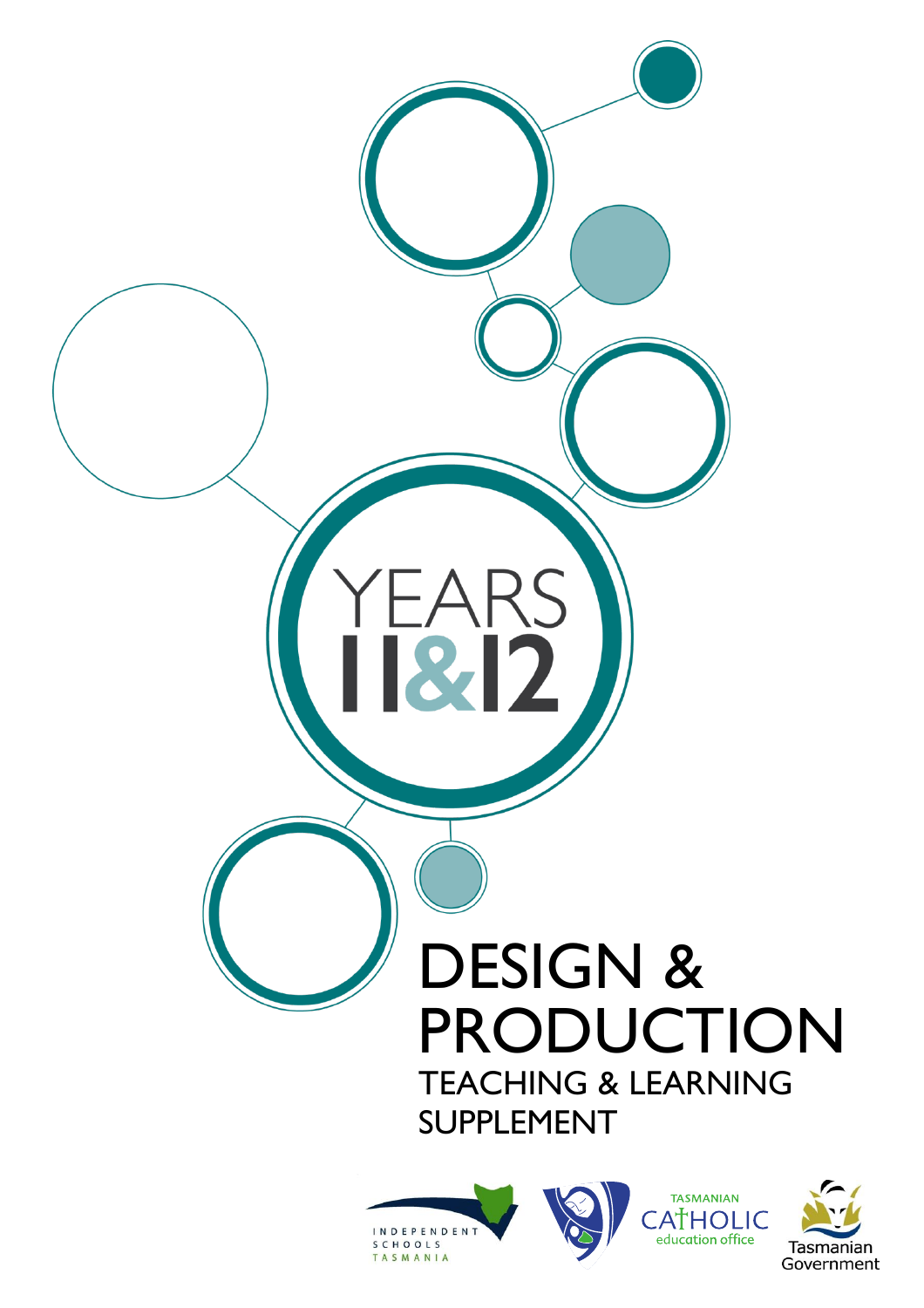# Teaching and Learning Supplement **DESIGN AND PRODUCTION (DAP215116)**

# **ADVICE TO TEACHERS**

This document helps to describe the nature and sequence of teaching and learning necessary for students to demonstrate achievement of course outcomes.

It suggests appropriate learning activities to enable students to develop the knowledge and skills identified in the course outcome statements.

Tasks should provide a variety and the mix of tasks should reflect the fact that different types of tasks suit different knowledge and skills, and different learning styles. Tasks do not have to be lengthy to make a decision about student demonstration of achievement of an outcome.

### **COURSE SPECIFIC ADVICE**

This Teaching and Learning Supplement for Design and Production level 2 must be read in conjunction with the Design and Production level 2 course document.

It contains advice to assist teachers delivering the course and can be modified as required. This Teaching and Learning Supplement is designed to support teachers new to or returning to teaching this course.

In *Design and Production*, learners focus on the use of the design process to respond to design briefs to produce solutions which aim to meet the needs of users. Learners develop an understanding of the product design choices, and develop the skills to appraise products as well as developing their own creative solutions.

The design process requires the identification of a real need from which the design brief stems. This may be the starting point, but given the cyclical nature of the design process it is not always the case. Regardless of the starting point, the need(s) provide the pivotal point for the design brief, from which further investigation takes place to identify and understand the impact the design factors can have on the solution, and the focal point for evaluation of the object. In the role of designer-maker, learners develop and apply their knowledge and understanding of factors which influence design. These factors sit alongside the over-arching understanding of design practice and the impact of aesthetic and functional considerations. Learners gain an understanding of the impact that environmental, economic, social and technological factors can have on the design and development of a product.

One of the most important issues for teachers to consider when planning a course is to ensure that the design process and the design factors are embedded into the practical activities within the course to engage students in learning. The knowledge and skilled use of resources is an integral component of product design and development. This includes an understanding of the range of materials, tools and equipment that can be used to create designs and objects, and the skills and knowledge to be able to use these safely, effectively and with purpose to develop solutions.

Learners build the skills of project implementation, enabling them to manage resources and risks effectively to develop their design solutions. Learners appraise and assess ideas and products against criteria developed to justify their design decisions and further refine their ideas and objects.

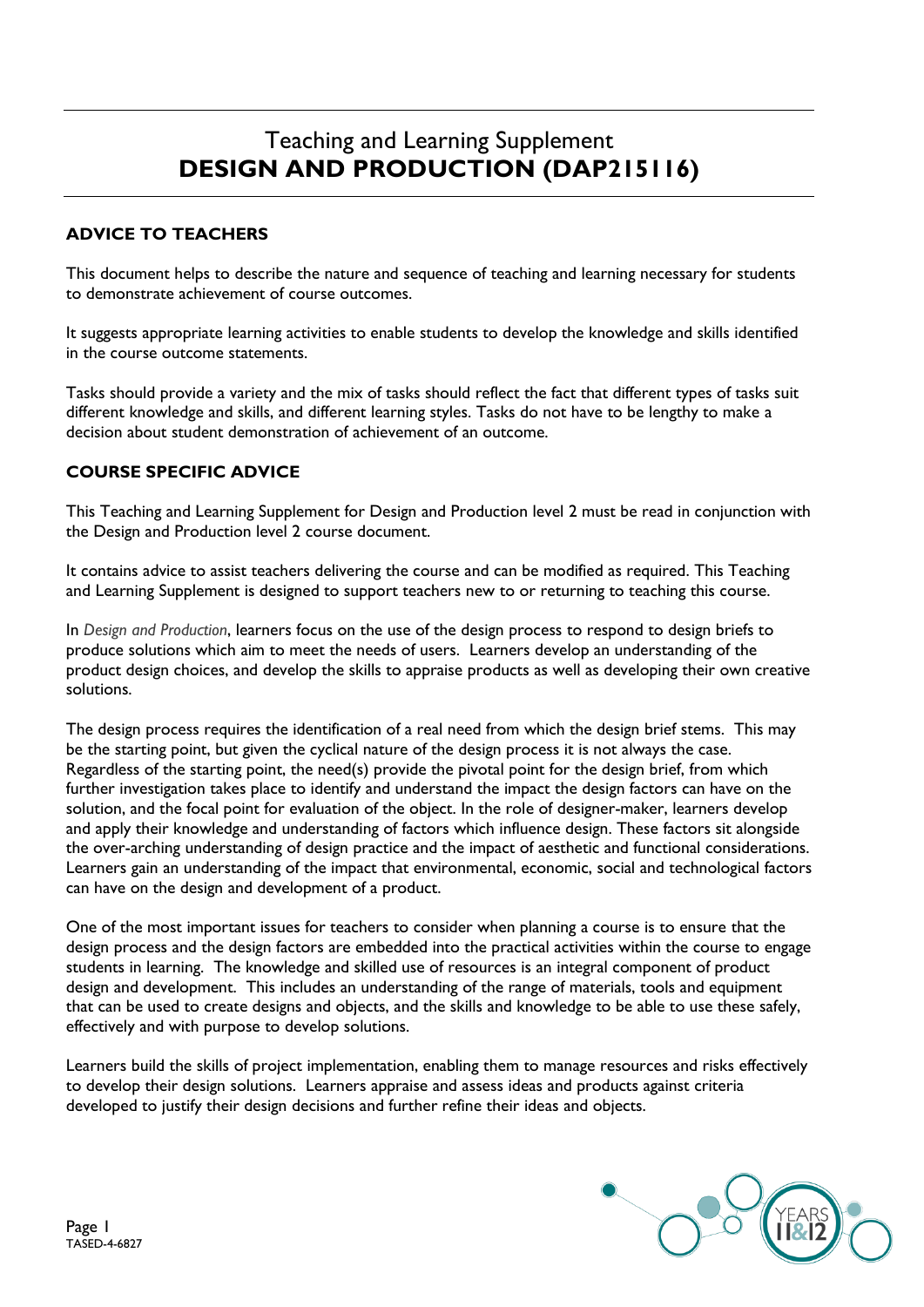# **COURSE CONTENT**

|        | <b>Unit Title</b>                 | <b>Indicative Times</b>    |
|--------|-----------------------------------|----------------------------|
| Area I | Designing and producing solutions | <b>Integrated Delivery</b> |
| Area 2 | Design factors                    |                            |
| Area 3 | Implementing projects             |                            |

**Area 1** Design and producing solutions The design process is cyclical in nature, with the possibility of many points from which to start. Exploring the nature of each phase of the process is essential, with the use of design briefs with a range of starting points, which lead in to learners developing their own design briefs. For example, a design brief may involve appraising an existing object to develop a brief for an improved design.

### **The Design Process**



The design process incorporates an iterative approach, which involves incrementally developing and refining a design based on feedback and appraisal. The inner and outer circles of the diagram are intended to occur concurrently.

Learners continuously plan and reflect to work towards producing a design which best meets the needs of the clients of design situation. Reflection is undertaken throughout the investigating, generating and producing phases. Evaluation occurs in the appraisal phase and is an 'endpoint' judgement of how well the designed object meets the identified criterion.

Whilst many different and alternative models of the design process exist, they all aim to represent how designers or designer-makers start with a need, problem or opportunity that materialises into a product as a result of a series of cognitive and physical activities. The design process outlines the stages learners will work through that replicates processes that many designers use to change their initial design concepts into a product. In industry, this process varies according to the company, the product and the experience of the designers. In this course, the design process provides a structure for learners to work through to realise their own design ideas.

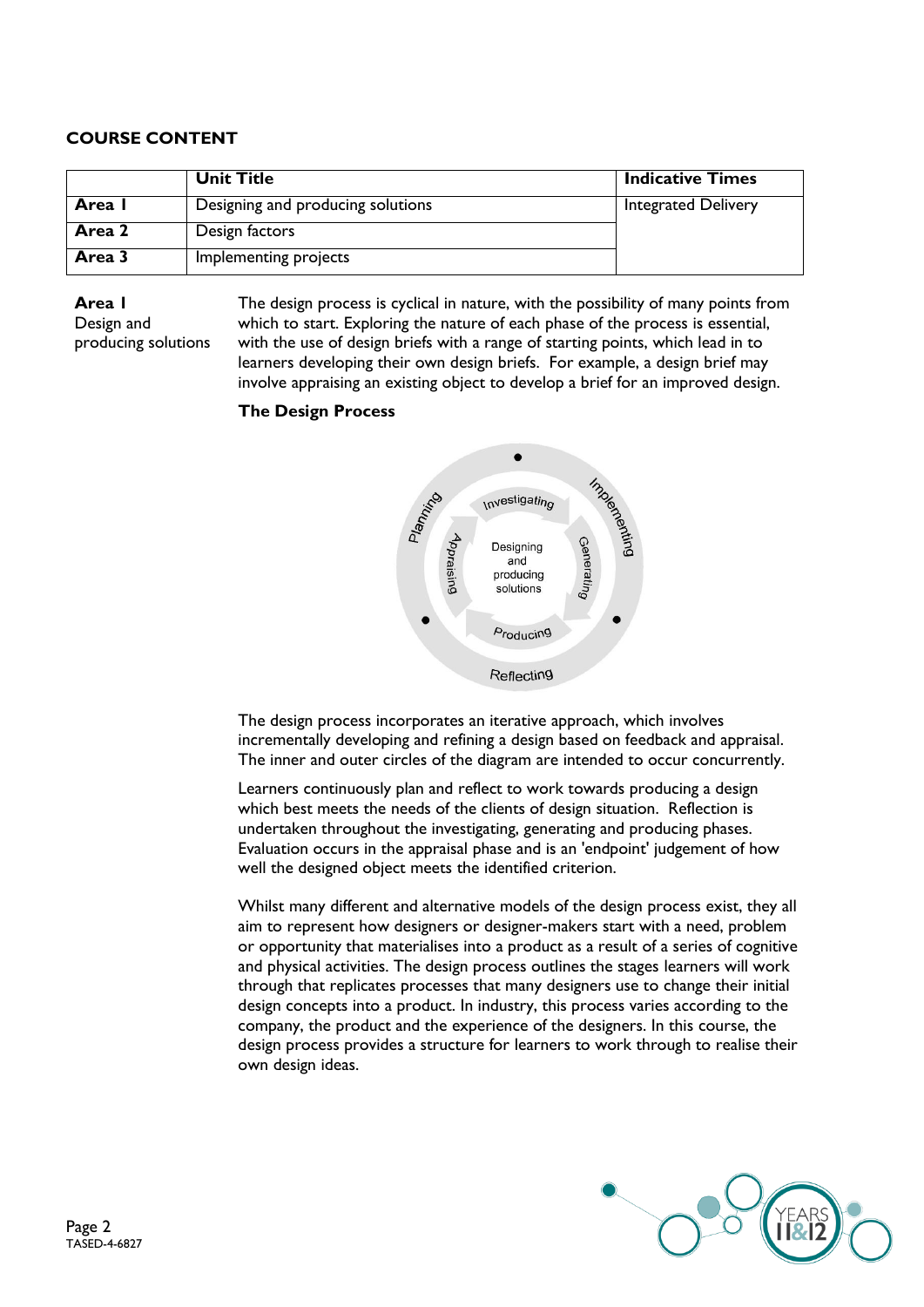### Key concept:

#### *The design brief*

The design brief is a statement which clarifies the project task and defines the need or opportunity to be resolved. It usually identifies the users, success criteria, constraints, considerations, available resources and a timeframe. It focuses on the desired results related to the design of a product.

The design brief should not describe a final solution but should allow room for exploration, creativity and innovation.

In some cases a brief will be accompanied by a scenario which will provide a context for the design brief including information about the needs and wants of a client and/or an end user.

### *Examples of learning activities*

Learners:

consider reasons why people design and identify an existing object which may have been designed for each reason

conduct a needs investigation by:

- o surveying a group of people regarding their needs associated with a particular object, for example something to carry their school book in or
- o constructing an in-depth profile of an individual to identify their needs for an object with a specific purpose such as an outfit to wear to an upcoming party or a shelving system for their sound system.

use a needs investigation as a starting point to write a design brief.

using an existing product, identify and explain how to apply the four stages of the design process to the redesign of the product.

### *Key Concepts*

### **Investigating**

#### *Critical and Creative Thinking*

The development of approaches to critical and creative thinking, underpin all aspects of this course. It is essential for learners to learn to organise and communicate their design ideas and possibilities through drawing and annotation.

Creative thinking involves the creation or generation of ideas, processes, experiences or objects. Critical thinking is used to evaluate these. Examples of creative thinking include evolution (incremental improvement; new ideas that stem from other ideas), synthesis (two or more ideas are combined into a third), revolution (completely new approach), reapplication (look at something that exists in a new way), and changing direction (shifting attention from one angle or problem to another).

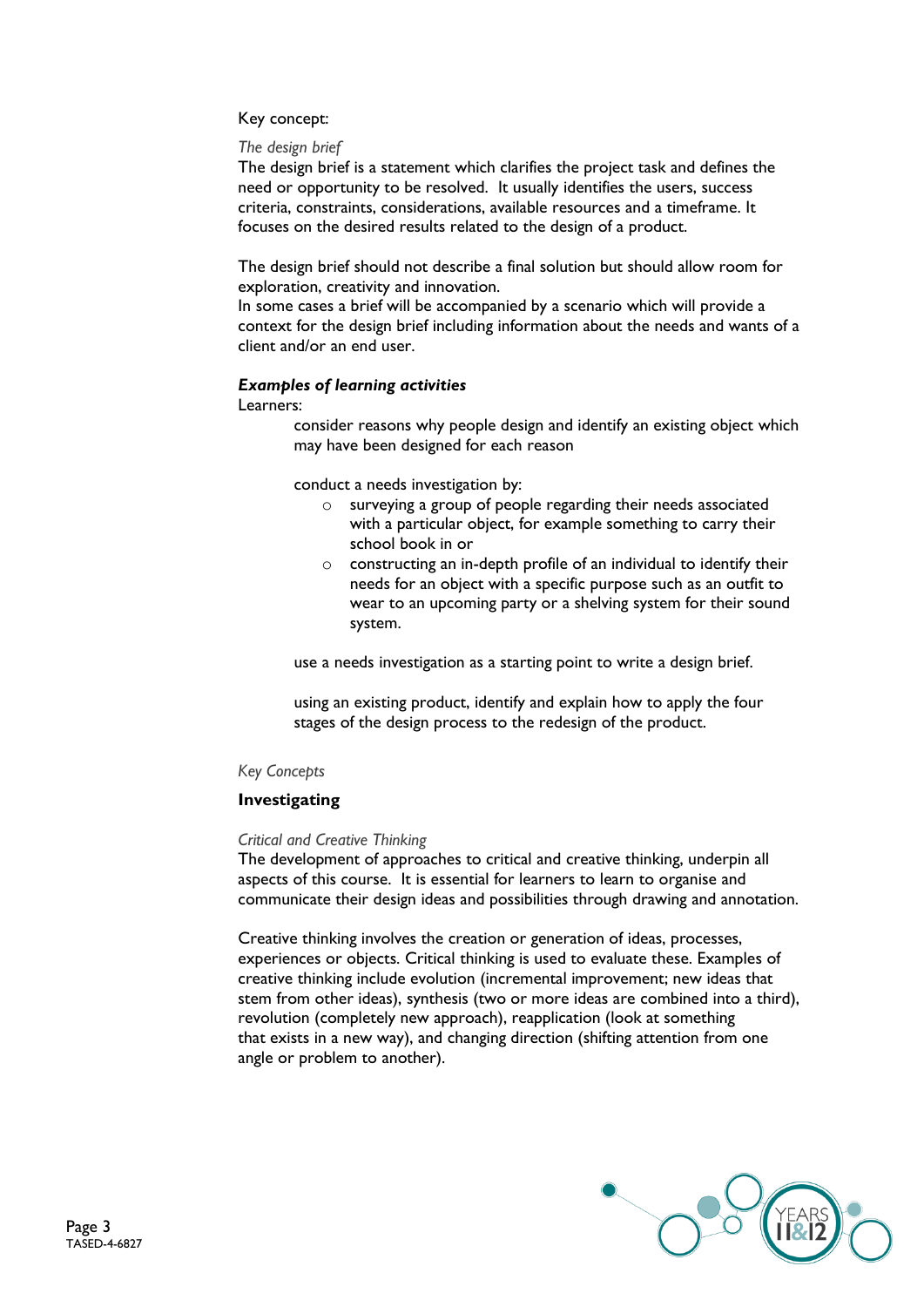#### *Examples of learning activities*

Learners:

research and compare different creative and critical design thinking methods; identify and use one of these methods to assist in the development of creative design ideas to select the preferred option; consider brainstorming, mind mapping as a starting point or models for generating new ideas such as 'SCAMPER' (Substitute, Combine, Adapt, Modify/magnify/minimise, Put to another use, Eliminate, Remove/reverse) or a 'POOCH' (Problem, Options, Outcome, Choice) framework to support their exploration.

use a mobile application to generate, organise and document the thought process e.g. mind map, fishbone diagram.

discuss the different types of drawing presentation techniques in the generation stage of the design process; use these different types of drawings for a redesigned product; to assist, watch a video related to the generation stage of the design process.

explore what makes good design by analysing examples from their local environment.

reverse brainstorm - identify a problem, identify ways of causing it, then from backwards work on ways of preventing it through the use of a designed object.

brainstorm possibilities to meet a need, such as a place to store magazines.

identify needs which could be met through the creation of a designed object.

appraise an existing design as a starting point for a design brief.

identify five objects that exist to fulfil a particular need, such as the need to carry a debit card and licence. Construct an appraisal grid to appraise the properties and effectiveness of each item for the intended purpose. Consider the changes that could be made to improve the lowest ranking design so that it scores more highly that the highest ranking design.

#### *Key Concepts*

#### **Generating**

#### *Design communication and development*

The generation stage of the design process requires a range of drawings styles to communicate designs. The characteristics and purpose of the drawings varies with the communication need.

Learners will annotate drawings to provide explanatory notes and comments that link back to the design brief, considerations and constraints.

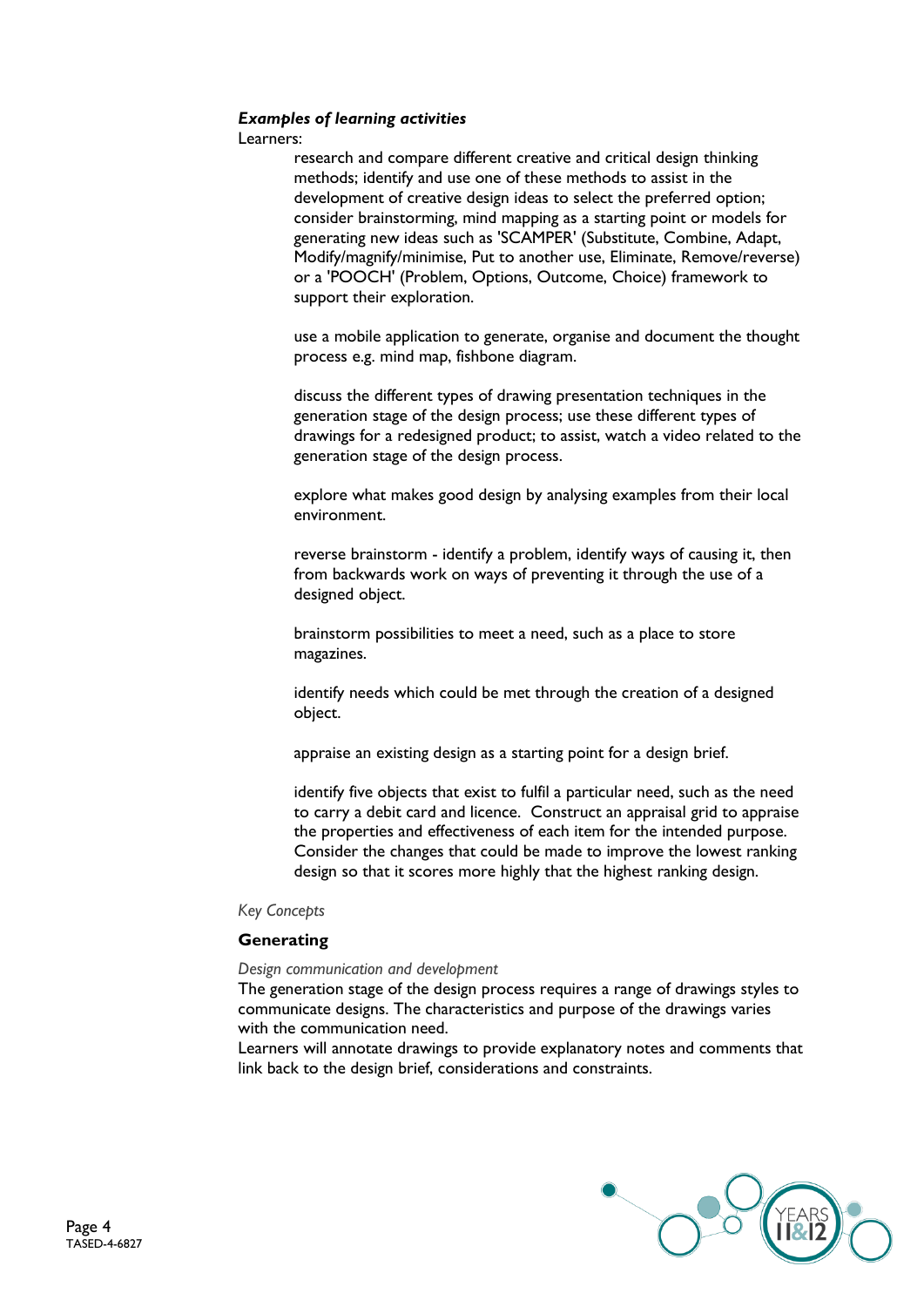The main types of drawings and design development techniques as well as their roles are outlined below.

*Visualisations* are quick, freehand drawings of ideas that may be whole or parts of an envisaged product. They are usually in pencil using lines and very basic rendering. Visualisations are informed by research and the learner's own ideas to communicate possibilities. They are used to 'work through' potential ideas to take forward into design options.

*Design options* (sometimes called presentation drawings) are generally drawings that show what the whole of the product will look like and include annotations. Design options often include lines, colour, rendering in pencil, markers, and watercolour/wash. Computer-aided design software (CAD) may be used to produce design options. They provide a good indication to the designer and others of what a potential product could look like. Annotations provide details such as construction methods and link back to the design brief, considerations and constraints and design factors.

*Working drawings and/or patterns* are more refined drawings developed from a design option or combination of options. These drawings include technical language and conventions, use of symbols and measurements. Technical instruments and CAD are often used to produce working drawings. These accurately show what the product looks like, how it will be constructed and are used to work out product specifications (materials, parts and sizes needed to make the product). They could be used along with a scale model to show specific details before a prototype or product is made.

#### *Prototyping*

Prototypes for designs are developed to test ideas and support design development. Creating prototypes enables a design concept to be tested, iteratively revised and refined. Less costly material are usually used including cardboard, paper, plywood, calico, plastic or acrylic. The use of new technologies enable prototyping and fabrication with 3D printers and pens, computer numeric controlled (CNC) routers and laser cutters.

Some design briefs may require the production of a well-developed prototype(s) rather than a fully resolved product.

#### *Examples of learning activities*

Learners:

develop their visualisation sketching abilities through quick response activities e.g. card packs where each card gives an item learners must draw within a given time limit or books such as 'Draw me a House'.

capture their design development process using a digital camera then show their journey using a digital presentation tool such as *Prezi.*

create a class design response to a problem by working in small groups to sketch a design solution, which is then circulated in turn to other groups in the class. Each group makes two improvements to the design before passing it onto the next group.

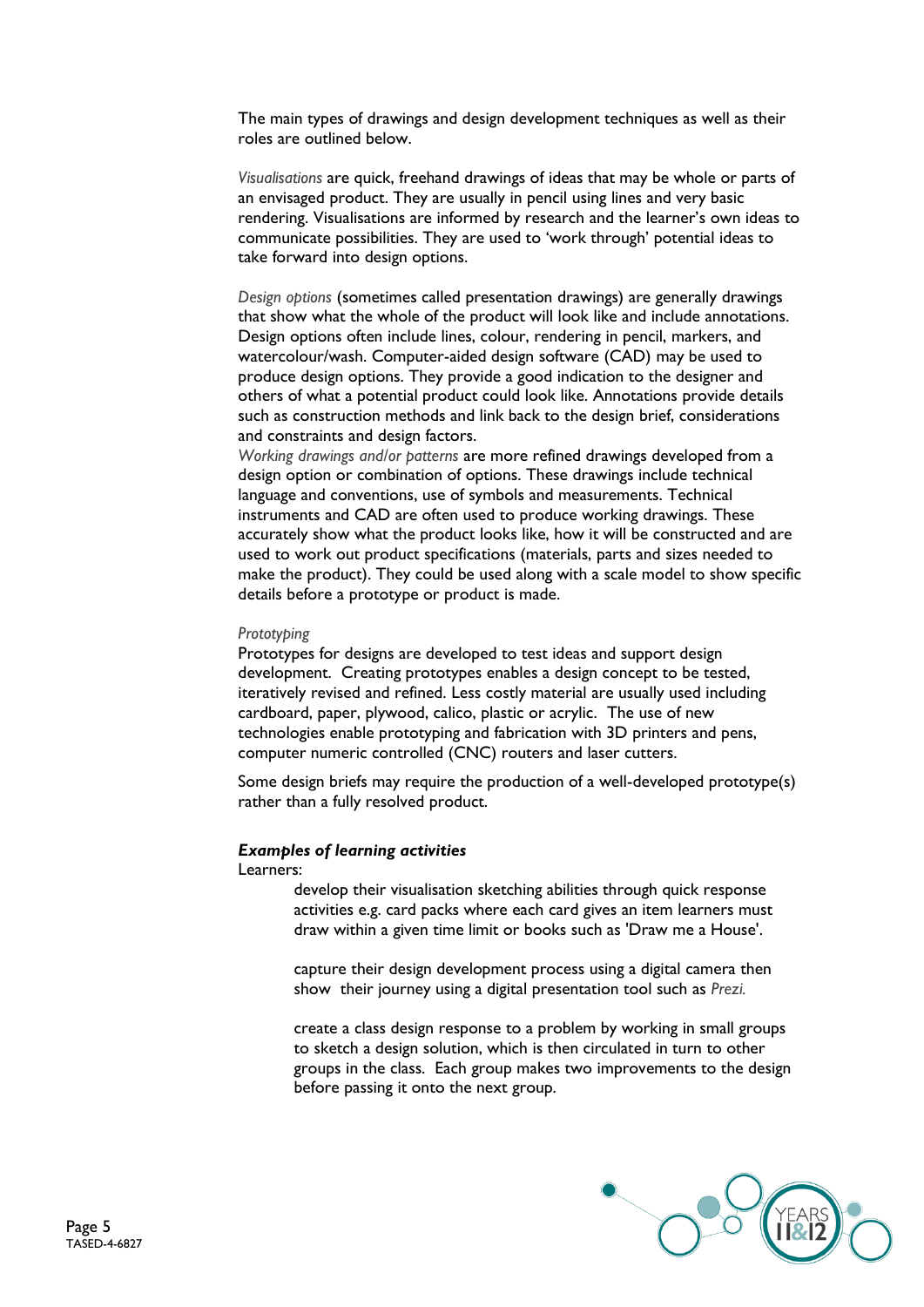take an existing object and appraise it in detail, considering the design decisions that were made in the creation of that product. Consider aspects such as function and affordability, use of materials, technical decisions, aesthetic choices, packaging, marketing, suitability of materials or impact on environment.

classify at least two materials from within the same category; for example, conventional cotton and organic cotton; baltic pine and radiata pine; copper and brass.

develop, complete and present a materials test for a specific property such as strength, elasticity, or durability; photograph the testing procedures and make recommendations on the suitability of the materials for specific uses/applications.

trial construction/joining techniques and comment on their suitability and application/use for a specific product.

create a moodboard to trial various materials, colours, patterns, surfaces and textures

#### **Producing**

#### *Examples of learning activities*

Learners:

complete a safety induction using explicit teaching techniques which is undertaken in the practical workspace including all environmental, chemical, equipment, energy and work practice hazards.

complete safety activities and online simulation tests.

complete a Job Safety Analysis (JSA) prior to using any high risk equipment or activity (e.g. use of fixed machinery in wood and metal workshops).

work in small groups to identify risks and hazards in the workshop (or practical workspace) and justify their classification.

source Safety Data Sheets (SDS) for materials being used for practical projects and discuss with teacher any precautions and safety measures required to eliminate safety hazards.

outline health and safety issues that might have impacted on the design and production of a familiar product.

choose at least two different pieces of equipment to be used during the production of the project and complete a written risk assessment that identifies the risk/hazard, assesses the level of risk and eliminates or controls the risk.

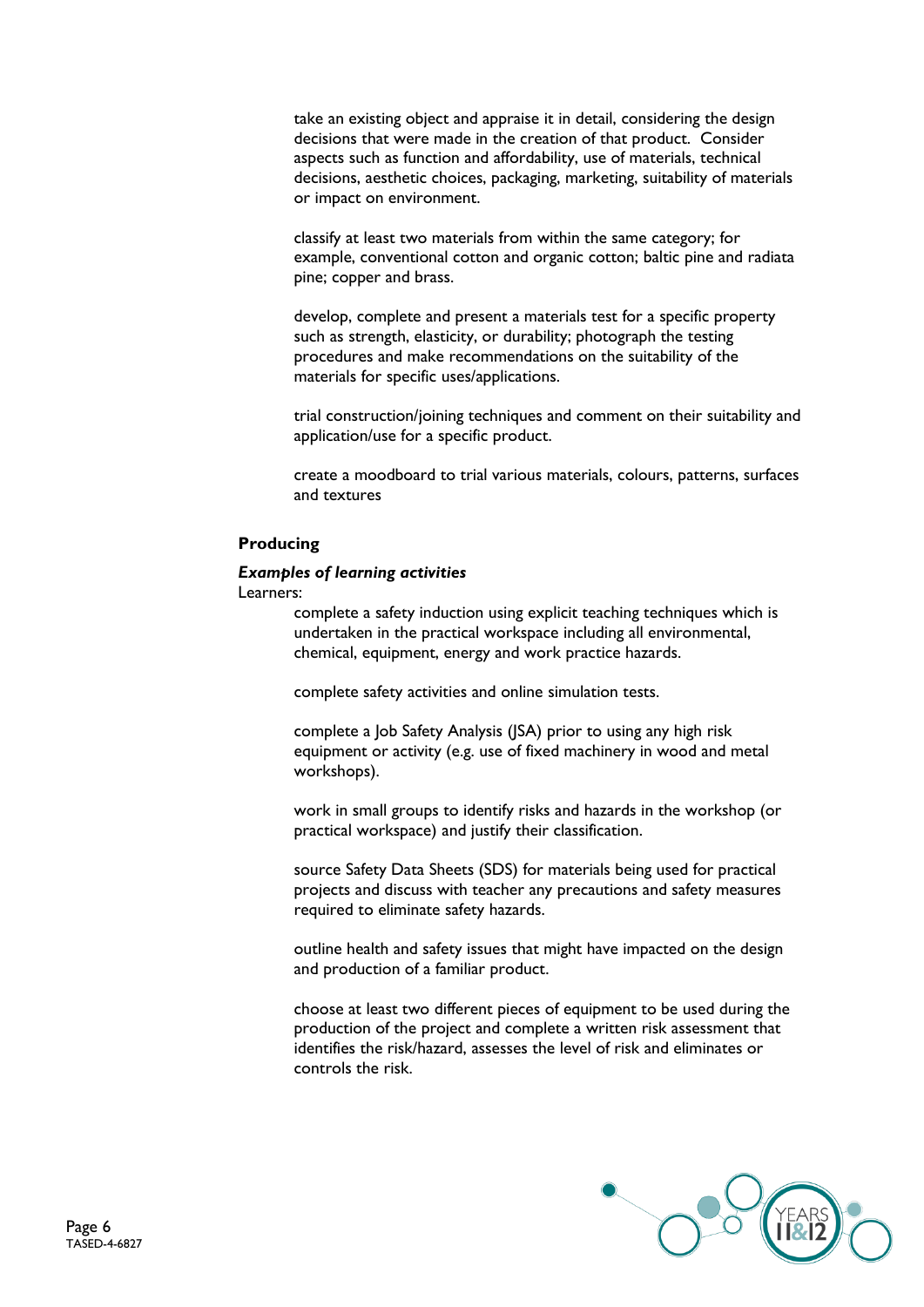demonstrate to the class the safe and responsible use of a hand tool, piece of equipment or a portable power tool for a particular purpose using photographs and written comments in a logbook demonstrate the use of processes for selected materials.

source materials, components, notions and finishes for the project.

create a scale model to use to reflect on the aesthetics and function of the object.

appraise methods of cutting, joining and shaping materials prior and during production process to ensure that functional requirements of the brief are met.

use a range of sources including the internet to obtain instructions on technical processes when completing the design project.

trial processes which have not been completed previously to develop skills prior to completing on the design project.

### **Appraising**

*Examples of learning activities*  Learners:

- identify and list success criteria based on the design brief which address the constraints, consideration and design factors, during the investigating and generating phase of the design process.
- reflect on the identified success criteria as they work through the design process to monitor their progress and to seek feedback from clients or end users.
- use the previously established success criteria to appraise the product as a solution to the design brief including whether the product meets the requirements outlined in the design brief and the degree to which design factors were considered.
- complete a written appraisal of the product that has been re-designed that includes responses to the earlier developed success criteria generated from the design brief, constraints and considerations; compare the design to the original showing the three points of difference; suggest how improvements could be made, including references to sustainability.
- write an appraisal that includes a review of the efficient and effective use of materials, tools, equipment and machines and techniques in design, planning and production activities; make reference to the accuracy and clarity of production plans and working drawings; suitability of production processes, effective planning and use of time and resources (a journal or logbook could be referenced) and suggestions for further improvement.

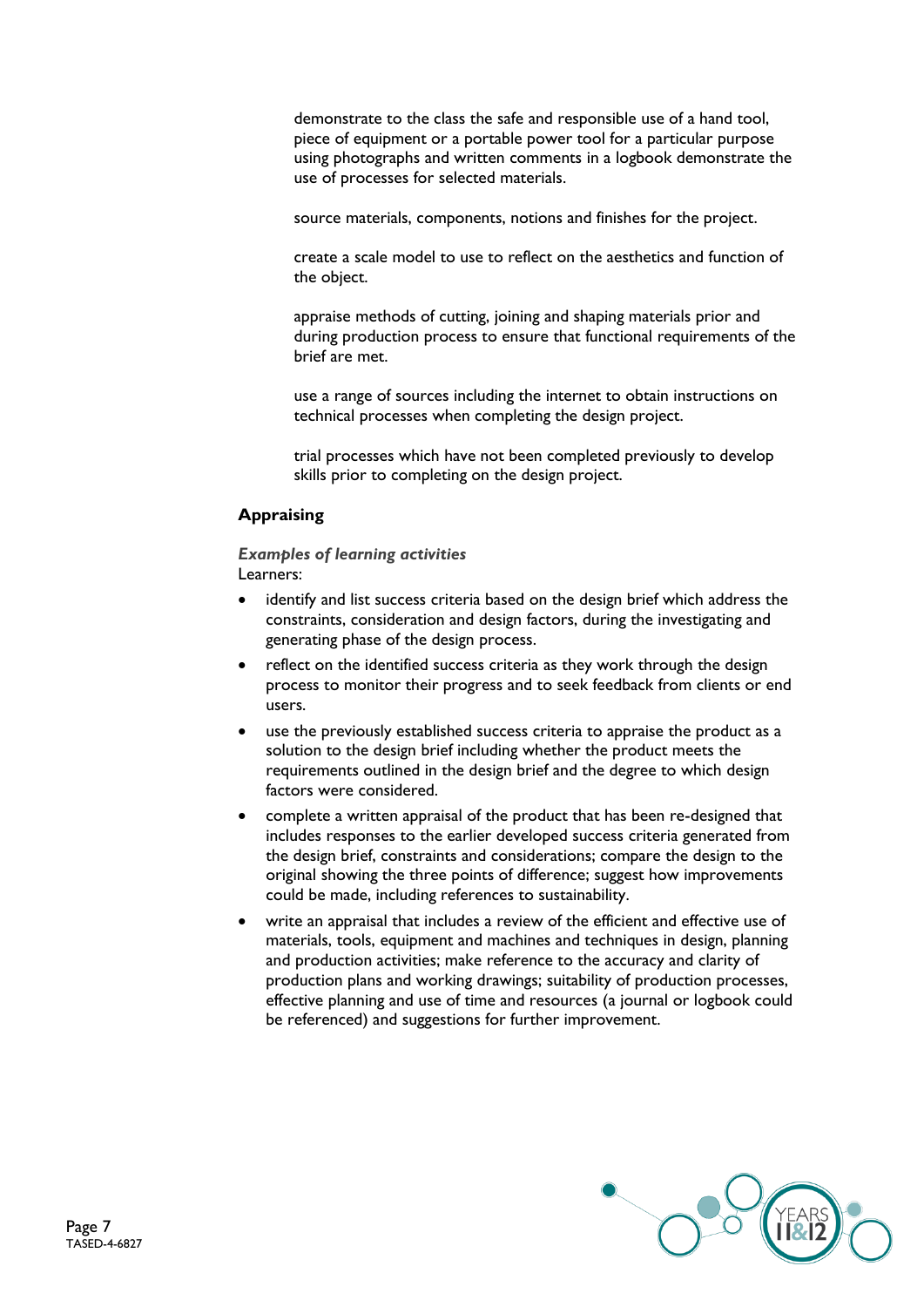# **Area 3** Design factors

Factors influencing the design of products and designed solutions are identified and addressed in response to the design brief.

*Key Concepts*

The design factors of function, environmental, economic, aesthetic, social, technology and design practice are detailed in the course document.

To help students understand the design factors and related parameters, each factor can be framed into a question and illustrated with examples. For example, function could be developed into the following questions:

- What is the purpose or function of the product to be designed?
- What is the reason for its development?
- Who needs it?
- Where and when will it be used?

Learners will need to refer to these factors, the related considerations and constraints and the questions when they write design briefs, discuss and annotate designs and appraise products.

Design decisions require weighing up of a range of design factors to make judgements based on the brief. Learners need to develop an understanding of the interaction between the various design factors. *Examples of learning activities* Learners:

#### **Function**

- suggest a range of potential modifications that could improve an existing product by refer to the design factors in annotations on a digital or printed image of the product to show.
- source designs which meet a functional need (e.g. sports clothing, safety gear, skateboard, trolley, gardening tool) and identify ways in which a design will benefit its users in terms of function, including ergonomic and safety features.
- using presentation software, present to the class information that explains the different approaches designers have taken with two or three selected products that have a similar function, e.g. chair, hat or child's toy.
- identify and list the general considerations when designing an object.
- list possible criteria that a designer should adhere to ensure the success of a product, e.g. DVD packaging and describe how the criteria will be used to appraise the success of the product.

### **Environment**

- create a sustainability Venn diagram to consider factors when designing a storage box.
- use the internet, books or magazines to identify two designers who claim to work sustainably and discuss how they address sustainability.

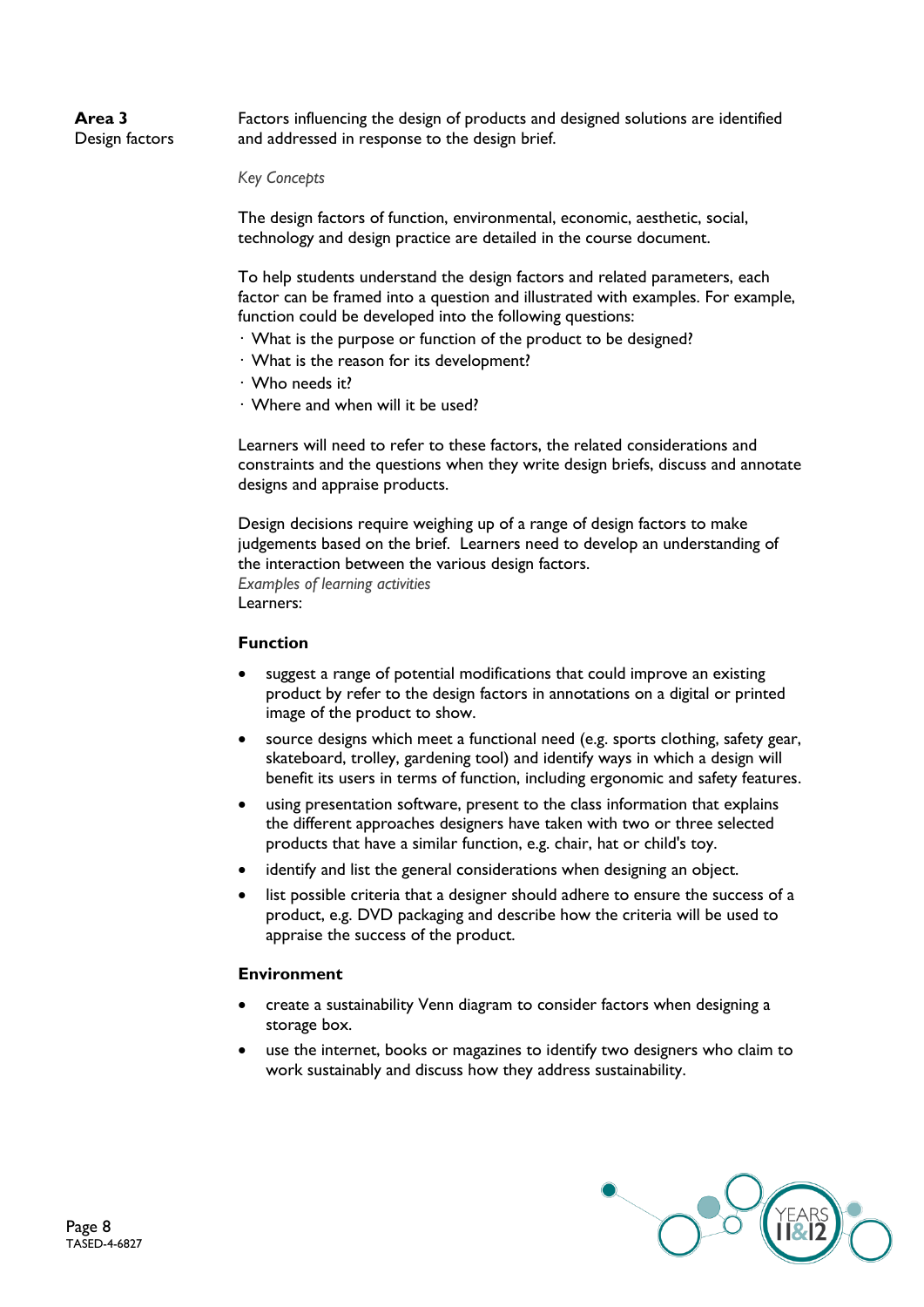- using the Life Cycle Analysis (LCA) model, research the sustainability of two disposable products that have the same primary function; link the LCA to environmental, social and economic systems; provide suggestions and a justification for a sustainable alternative product.
- compare a natural to a synthetic/manufactured material (within the same category) using Life Cycle Thinking; for example, radiata pine and chipboard/particle board; woollen material and nylon; steel and aluminium.

# **Economic**

- plan for production by calculating materials costs and formulating a gantt chart to estimate the time required, making adjustments to design if brief cannot be met.
- identify ways of reducing materials costs for a design by exploring recycled materials, less expensive materials or altering the design to accommodate the budget.
- design products which use industrial waste (e.g. old seatbelt webbing, sails, broken pallets, plastic bottles) to transform them into new functional objects.
- compare the economic and environmental factors of materials choices within their project and justify their selection.

# **Aesthetic**

- develop a sample and/or mood boards to convey the style or feel of a design concept for a specific purpose.
- use a digital camera to take images of colour and texture, then use appropriate presentation software to create a mood board.
- create a pattern using a particular element of design as the focus e.g. line and then apply the pattern to two different designed objects.
- sketch an object which gives an impression of having a particular texture, when in reality it is quite different.
- design two contrasting looks using colour and shape on a photocopy of a sketch of a plain cabinet, bookshelf or bag.

### **Social**

- identify designs which improve an individual's or communities well-being such as universal design (also called 'inclusive design'), fair trade or ethical production methods and suggest how elements of this design practice could be applied to their own design decisions.
- use historical or cultural precedents as a source of inspiration for designs, e.g. Art Deco inspired design brief.
- find an innovation that has been developed in response to social issues, such as the anti-terrorism garbage bin or sound proof windows and discuss how the needs of the community met by this innovation.
- create a futures wheel (graphic organiser) to look in to the future and consider the consequences of a product design on individuals, society and the environment.

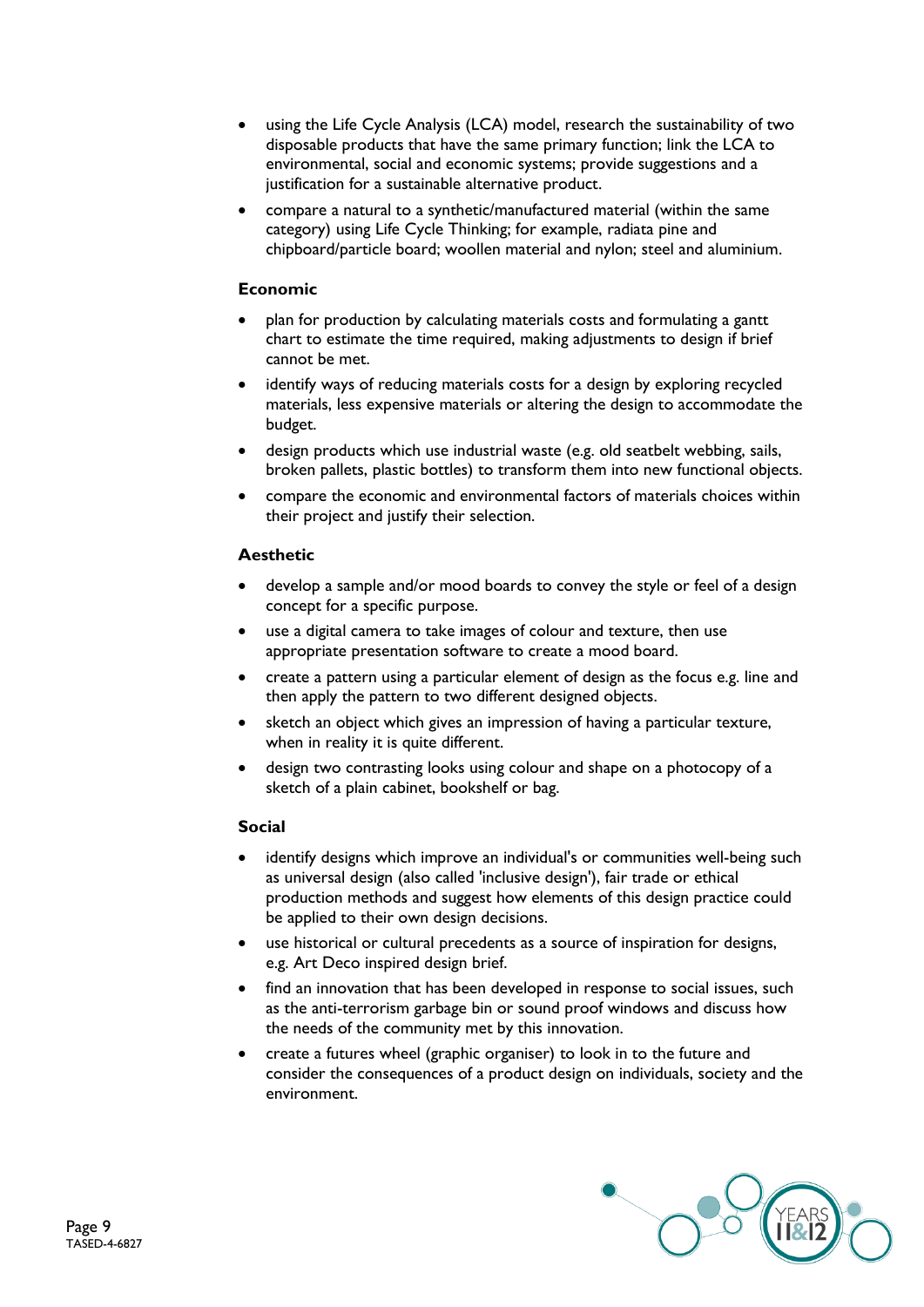# **Technological**

- identify the impact of digital technologies in enhancing the practice of design at each stage of the design process, e.g. CADD, 3D printing and other digital fabrication techniques as well as digital imagining and printing processes.
- complete a PMI analysis of a range of social media and internet enabled tools which support designers in sharing, developing markets and publicising their work.
- identify two designs where technology has had an impact
- discuss whether technology has a positive or negative impact on classic design.
- modify a design from a previous era to improve it by incorporating appropriate technology.

### **Overarching questions**

Consider the following questions when developing a design:

- What are the functions of the product ?
- Will the design be safe?
- What 'ergonomic' factors need to be taken into account ?
- What materials are available ? What materials will be the most suitable?
- What will be the overall size?
- How long will the product take to make ? What is the best shape/form for the solution ?
- What colour scheme will be most appropriate ?
- What special features need to be built into the design ?
- What designs already exist ? Could they be improved ?
- Where research material be found to help design the product ?
- Who is going to use my product?
- Is the proposed solution likely to solve the design problem ?
- What equipment and tools will I need to make the product ?

# **Design practice**

#### *Key Concepts*

The focus is on knowledge of design practice and pathways in relevant materials area to understand how designers approach the design process and design factors within their work and the numerous study and career pathways within the design field.

#### *Examples of learning activities*

- conduct an investigation into the work of a local designer to collect and present information relating to the designer's inspirations, use of elements and principles of design, materials and techniques and environmental considerations. An extension activity could compare and contrast this with a designer from a broader area or who focuses on different techniques with similar materials.
- investigate the concept of 'slow design'.

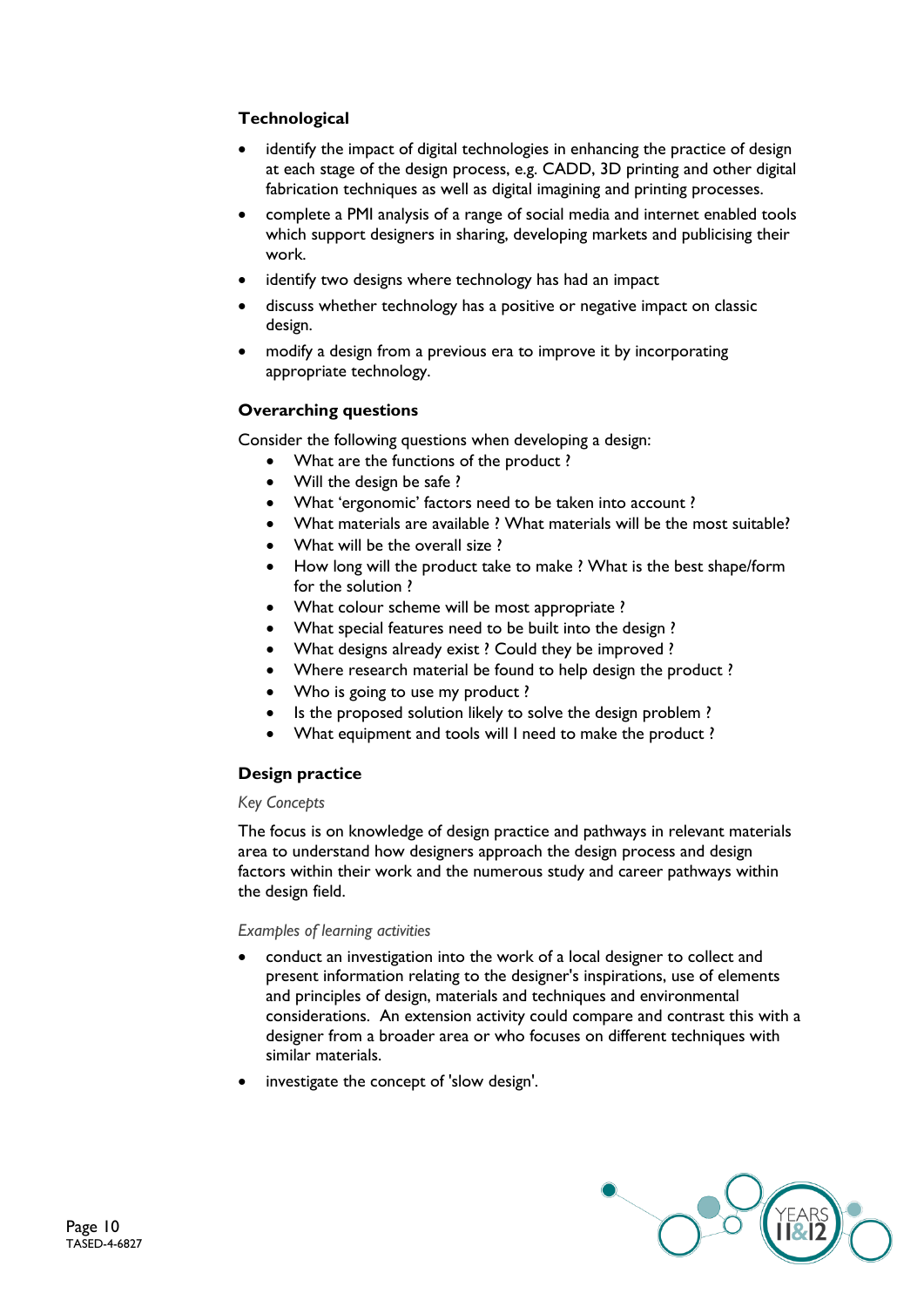- visit a local design centre or makers' outlet to investigate the range of designers working locally.
- summarise the key elements of the design practice of designers who use a material that learners are working with using case studies on the internet.
- investigate the availability of local co-operatives where design space may be available to use or hire.
- choose a designed item, such as a cutlery tray and find four examples that can be purchased from a range of designers, from an individual, hand produced item to a mass produced item found in a department store. Prepare a poster which compares the likely design and production processes of each item.
- investigate websites of designers to identify their marketing strategies and examine web-based platforms for designers (e.g. *Etsy*), crowd funding (e.g. *Pozzible)* and social media (e.g. *Twitter, Instragram and blogs)* to support early career designers.

#### **Area 3**

Implementing projects

#### *Key Concepts*

#### Project management

Learners use project management tools and strategies to plan and implement practical projects. Learners apply a systems approach to structuring a plan for the implementation of a project. This approach can be used to develop a plan which results in the production of a prototype as the end result, or it may go on to an end point of the full production of a designed object.

#### *Examples of learning activities*  Learners

- develop a sequence plan for production showing the stages for production, tools, equipment and machines to be used and safety procedures to be followed; include quality measures and checks and a modifications section.
- choose at least two different pieces of equipment to be used during the production of the project and complete a written risk assessment that identifies the risks and hazards, assesses the level of risk and eliminates or controls the risk.
- complete a materials list that includes the costing for all materials, notions and fixtures and fittings to be used for a design project.
- develop a Gantt chart for a proposed project or use an electronic calendar to schedule dates which includes reminders to stop and reflect on the progress of a project and refine plans as needed.
- complete a journal/logbook that documents the activities undertaken to manage the production processes and progress made while making the prototype/product; photographs and written information, that could include annotations, should be used to show management of risks in the use of tools, equipment and machines as well as the different stages of production (this activity links with the production phase of the design process also)

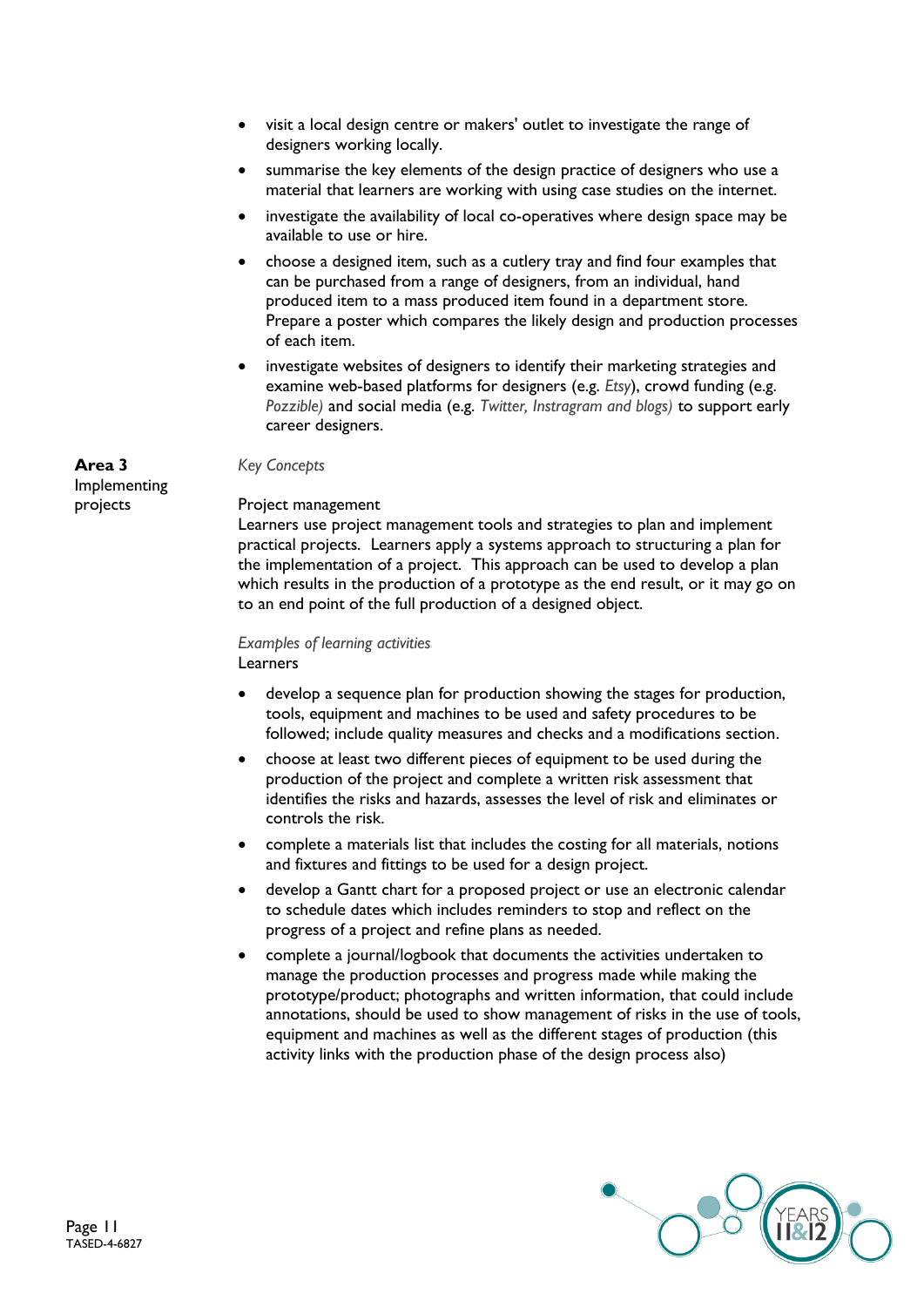# **SUPPORTING STUDENT RESPONSES AND ELABORATIONS**

The work requirements outlined in the course document should form the minimum assessment tasks for each of the units. Teachers will need to acknowledge these requirements when designing their scope and sequence however, additional assessment (particularly of a formative nature) may be included to support and enhance the learning program. The learning activities, described in the preceding section, may support, facilitate and enrich learners' understandings in preparation for completion of the following work requirements.

### Major Project:

Regardless of specialisation, all learners must complete a minimum of one major project. Learners must document their major project by creating a design folio which gives evidence of their response to the design brief including investigation of the impact of design factors, documentation of their design development and production phases, incorporating appraisal and ongoing refinement and details of the final solution.

#### Minor Projects:

Learners need to complete the specified number of minor projects to complete this course. Learners may complete one of their minor projects or work on a mini project as a member of a group to scaffold the learning and documentation for the major project.

# **REFERENCES**

#### *KEY REFERENCES*

Guthrie, K, 2011, *Visual communication and design : VCE units 1-4*, Nelson, Cengage Learning, South Melbourne. Australia

Guthrie, K, 2012 *Visual communication and design Workbook : VCE units 1-4* (2nd Edn), Nelson, Cengage Learning, South Melbourne, Australia

Livett, J and O'Leary J, 2011, *Product Design and Technology - Units 1-4*, Nelson, Cengage Learning, South Melbourne. Australia

Livett, J and O'Leary J, 2011, *Product Design and Technology - Units 1-4*, *Workbook - Textiles,* Nelson, Cengage Learning, South Melbourne. Australia

Livett, J and O'Leary J, 2011, *Product Design and Technology - Units 1-4*, *Workbook - Wood, Metal, Plastics,* Nelson, Cengage Learning, South Melbourne. Australia

#### *SUPPLEMENTARY REFERENCES*

Akabane, N. Ed. 2007, *Package Form and Design: Encyclopedia of paper-folding designs*, PIE Books, Japan

Bhaskaran, L. 2005, *Designs of the Times: Using key movements and styles for contemporary design*, Rotovision, **Switzerland** 

Brownel, B. ed. 2008, *Transmaterial 2: A catalogue of materials that redefine our physical environment,* Princeton Architectural Press, New York

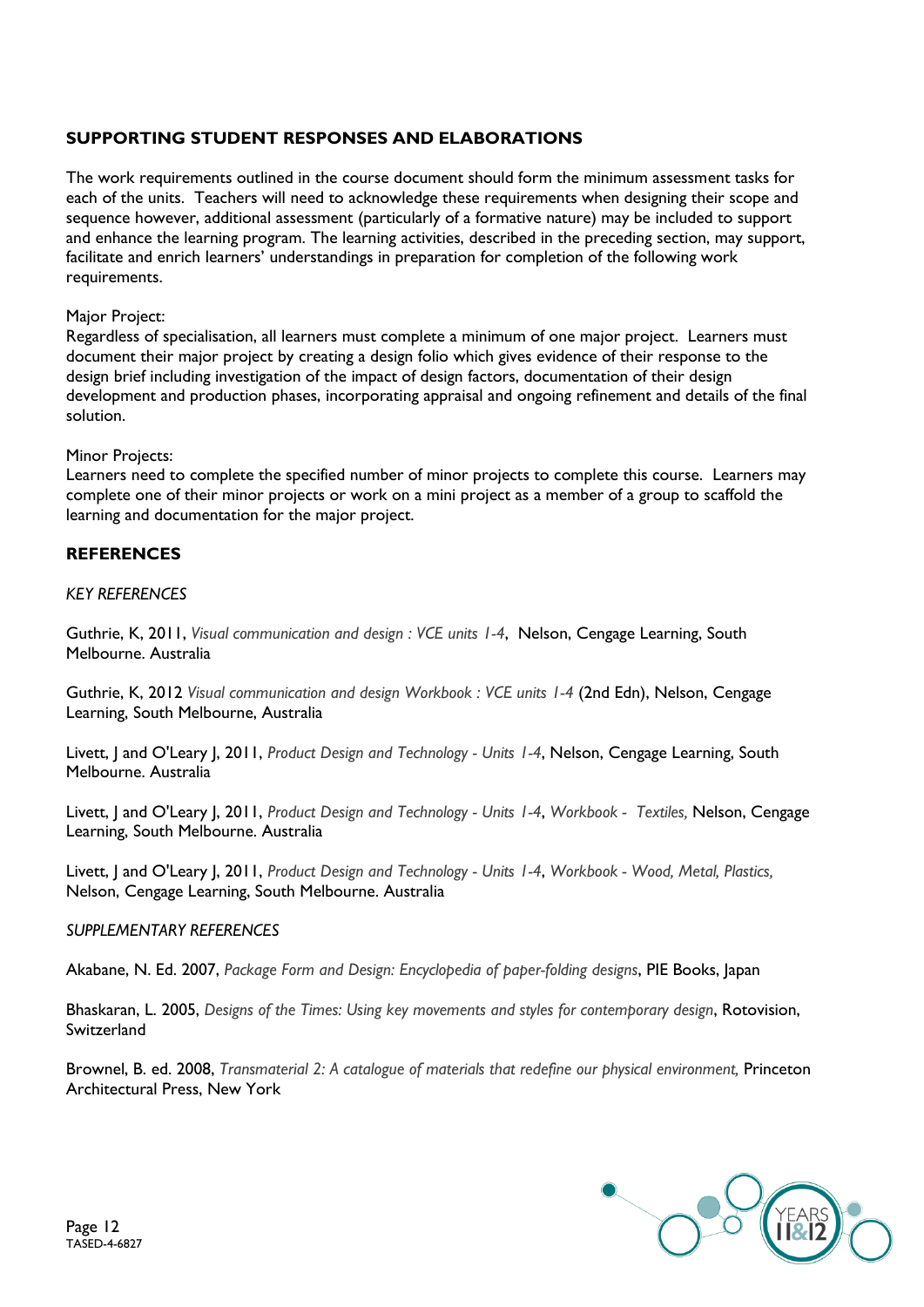Byars, M. 2005 *The Best Tables, Chairs, Lights: Innovation and invention in design products for the home*, Rotovision, Switzerland

Editors of Phaidon Press 1998, *The Fashion Book*, Phaidon Press, London

Eissen, K. and Steur, R. 2007 *Sketching: Drawing techniques for product designers*, Page One, Singapore

Evans, D 2008, *Cool Hunting Green: Recycled, repurposed and renewable objects*, Page One, Singapore

Fairs, M. 2009 *Green Design: Creating sustainable designs for the twenty-first century*, Carlton Books, London

Fitzgerald, T. and Grandon, A. 2009 *200 Projects to get you into Fashion Design*, New Burlington Books

Gschwandtner, S. 2007, *Knit Knit: Profiles and projects from knitting's new wave*, Harry N. Abrams, New York

Hanks, K. and Belliston, L. 2008 *Rapid Viz: a New Method for the Rapid Visualisation of Ideas* (Third Edition), Thompson Course Technology

Herem, T Ed. 2006, *Phaidon Design Classics*, Phaidon Press

Herem, T, 2012, *Draw Me a House*, Cicada Books, London

Hung, S. and Magliaro, J. Ed 2007, *By Hand: The use of craft in contemporary art*, Princeton Architectural Press, New York

Kowalski, K. ed. 2008, *Jewelry Design*, DAAB, Cologne

Lefteri, C. 2006, *Materials for Inspirational Design*, Rotovision, Switzerland

Levine, F. and Heimerl, C, 2008, *Handmade Nation: The rise of DIY Art, Craft and Design,* Princeton Architectural Press, New York

Thompson, R. 2007, Manufacturing Processes for Design Professionals, Thames and Hudson, London

Zammit, E. Ed. 2008, *The journal of T-shirt culture*, T-World, Melbourne.

### *KEY REFERENCES*

Guthrie, K, 2011, *Visual communication and design : VCE units 1-4*, Nelson, Cengage Learning, South Melbourne. Australia

Guthrie, K, 2012 *Visual communication and design Workbook : VCE units 1-4* (2nd Edn), Nelson, Cengage Learning, South Melbourne, Australia

Livett, J and O'Leary J, 2011, *Product Design and Technology - Units 1-4*, Nelson, Cengage Learning, South Melbourne. Australia

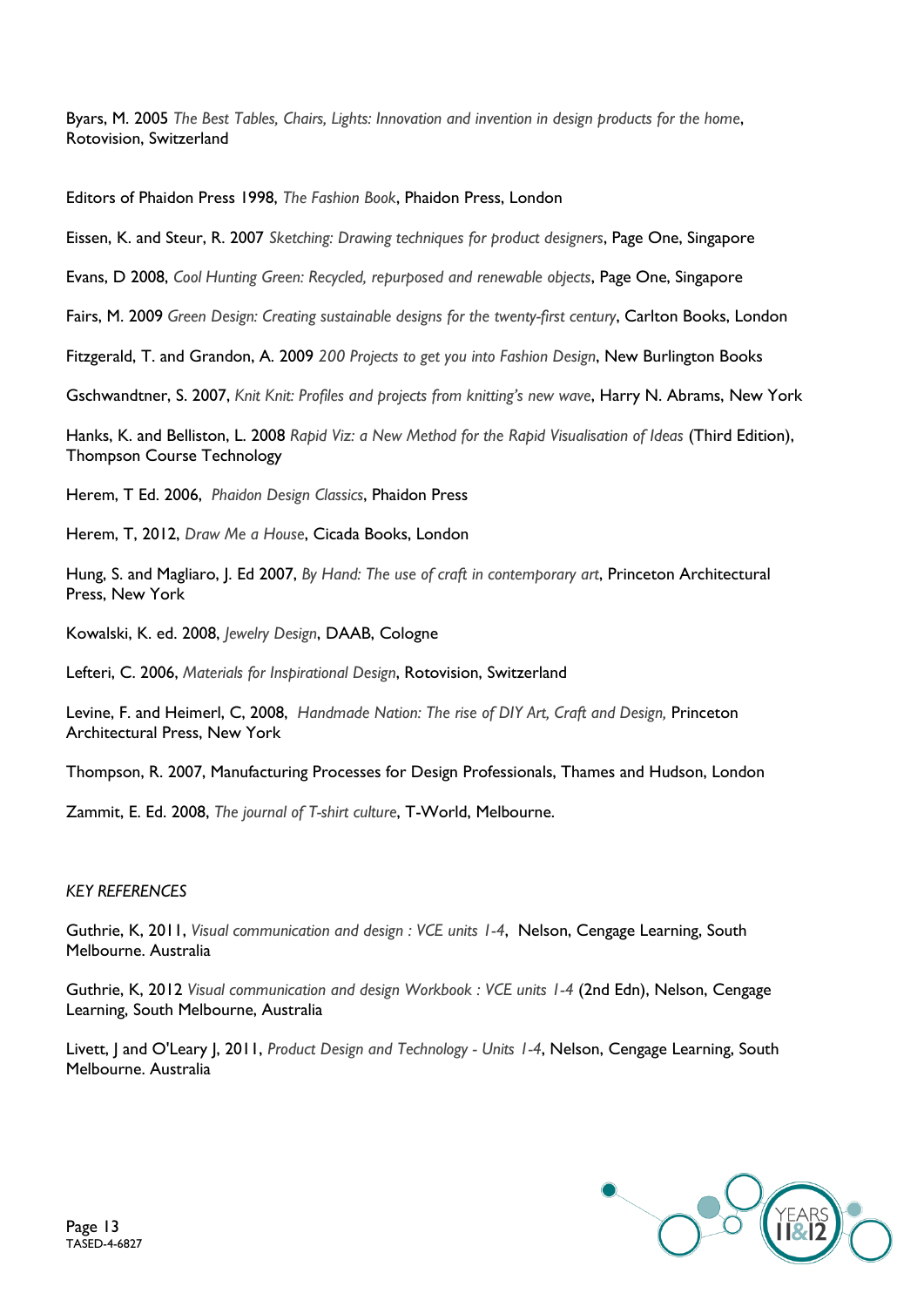Livett, J and O'Leary J, 2011, *Product Design and Technology - Units 1-4*, *Workbook - Textiles,* Nelson, Cengage Learning, South Melbourne. Australia

Livett, J and O'Leary J, 2011, *Product Design and Technology - Units 1-4*, *Workbook - Wood, Metal, Plastics,* Nelson, Cengage Learning, South Melbourne. Australia

#### SUPPLEMENTARY REFERENCES

Akabane, N. Ed. 2007, *Package Form and Design: Encyclopedia of paper-folding designs*, PIE Books, Japan

Bhaskaran, L. 2005, *Designs of the Times: Using key movements and styles for contemporary design*, Rotovision, Switzerland

Brownel, B. ed. 2008, *Transmaterial 2: A catalogue of materials that redefine our physical environment,* Princeton Architectural Press, New York

Byars, M. 2005 *The Best Tables, Chairs, Lights: Innovation and invention in design products for the home*, Rotovision, Switzerland

Editors of Phaidon Press 1998, *The Fashion Book*, Phaidon Press, London

Eissen, K. and Steur, R. 2007 *Sketching: Drawing techniques for product designers*, Page One, Singapore

Evans, D 2008, *Cool Hunting Green: Recycled, repurposed and renewable objects*, Page One, Singapore

Fairs, M. 2009 *Green Design: Creating sustainable designs for the twenty-first century*, Carlton Books, London

Fitzgerald, T. and Grandon, A. 2009 *200 Projects to get you into Fashion Design*, New Burlington Books

Gschwandtner, S. 2007, *Knit Knit: Profiles and projects from knitting's new wave*, Harry N. Abrams, New York

Hanks, K. and Belliston, L. 2008 *Rapid Viz: a New Method for the Rapid Visualisation of Ideas* (Third Edition), Thompson Course Technology

Herem, T Ed. 2006, *Phaidon Design Classics*, Phaidon Press

Herem, T, 2012, *Draw Me a House*, Cicada Books, London

Hung, S. and Magliaro, J. Ed 2007, *By Hand: The use of craft in contemporary art*, Princeton Architectural Press, New York

Kowalski, K. ed. 2008, *Jewelry Design*, DAAB, Cologne

Lefteri, C. 2006, *Materials for Inspirational Design*, Rotovision, Switzerland

Levine, F. and Heimerl, C, 2008, *Handmade Nation: The rise of DIY Art, Craft and Design,* Princeton Architectural Press, New York

Thompson, R. 2007, Manufacturing Processes for Design Professionals, Thames and Hudson, London

Zammit, E. Ed. 2008, *The journal of T-shirt culture*, T-World, Melbourne.

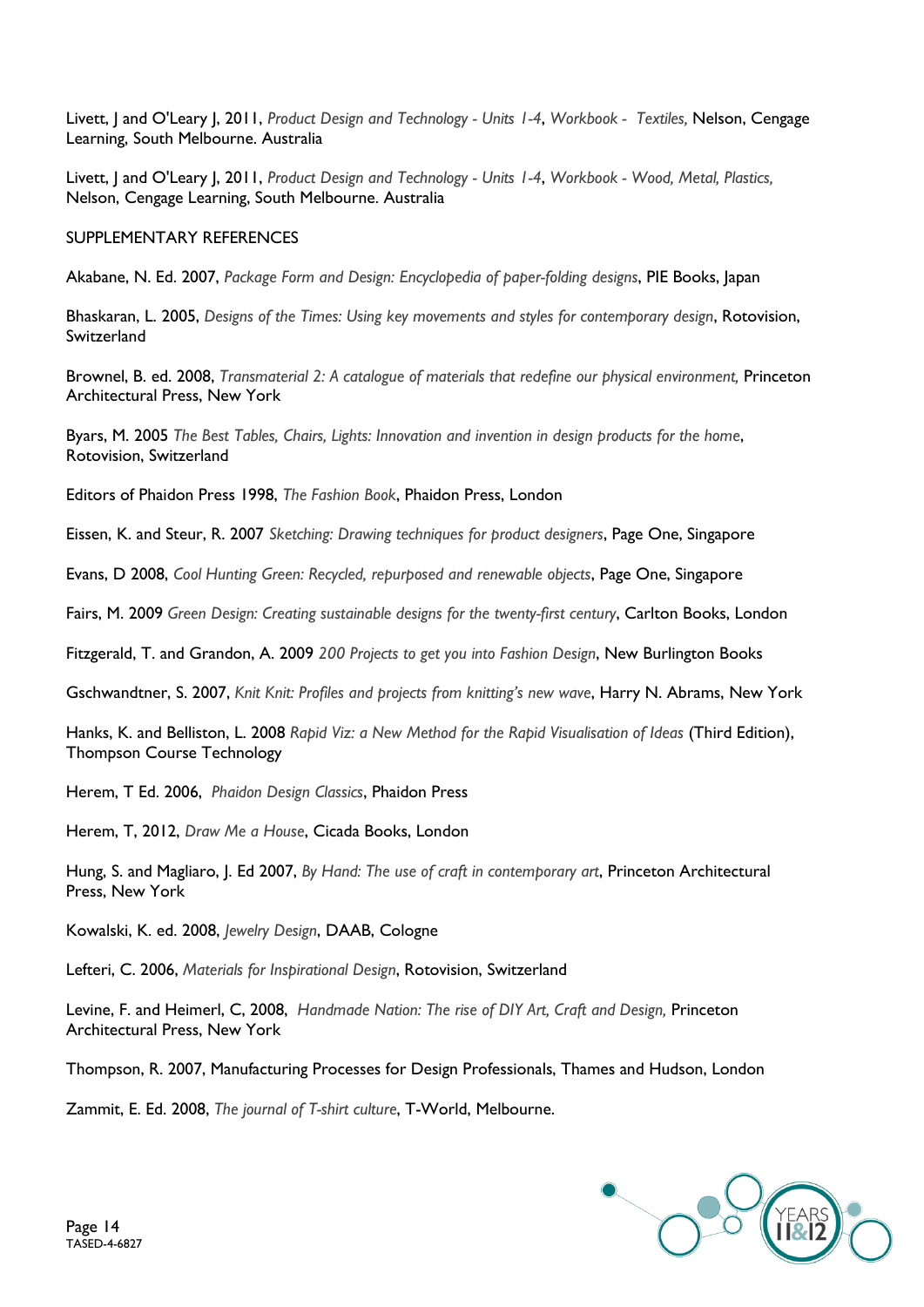# **DIGITAL RESOURCES**

Critical thinking graphic organisers

*Digital* <https://www.mindmeister.com/> <http://www.simpleapps.eu/simplemind/desktop>

*Templates* <http://www.itcouldnthappentome.com.au/strategy-tool/> *supported by Teacher Resource* <http://www.itcouldnthappentome.com.au/assets/Uploads/8.Strategy%20tool/Strategy-tool.pdf>

<http://www.enchantedlearning.com/graphicorganizers/>

- Ergonomics and functional needs <http://designingwithpeople.rca.ac.uk/> <http://www.ergonomics4schools.com/faqlist.htm> http://designandlife.com/main.html
- Environment and sustainability <http://storyofstuff.org/> <http://www.thesecretlifeofthings.com/> <http://www.designother90.org/about/>
- Aesthetics moods boards [http://www.onlinedesignteacher.com/interior\\_design/presentation\\_boards.html#.VdUt-425iP8](http://www.onlinedesignteacher.com/interior_design/presentation_boards.html#.VdUt-425iP8) <http://essenziale-hd.com/?s=mood+board>
- Social

Future wheel [http://www.emergentfutures.com/wpdl/Emergent%20Futures%20Consequence%20Wheel%20Tool](http://www.emergentfutures.com/wpdl/Emergent%20Futures%20Consequence%20Wheel%20Tool%20Download.pdf) [%20Download.pdf](http://www.emergentfutures.com/wpdl/Emergent%20Futures%20Consequence%20Wheel%20Tool%20Download.pdf) Historical Furniture styles http://www.techitoutuk.com/knowledge/designhistory/historyws.html

- **Technological** <http://www.thecoolist.com/the-tech-of-fashion-10-ways-technology-drives-tomorrows-fashion/>
- Design

<http://www.designsponge.com/> <http://design-milk.com/> <http://www.thecoolhunter.com.au/design/> <http://www.designthinkingforeducators.com/> <http://dia.org.au/index.cfm?id=186> Design Institute of Australia http://www.technologylearner.com/

 Project Management [http://hsc.csu.edu.au/ipt/project\\_work/3286/project\\_management.htm](http://hsc.csu.edu.au/ipt/project_work/3286/project_management.htm)

General

<http://www.bbc.co.uk/schools/gcsebitesize/design/>

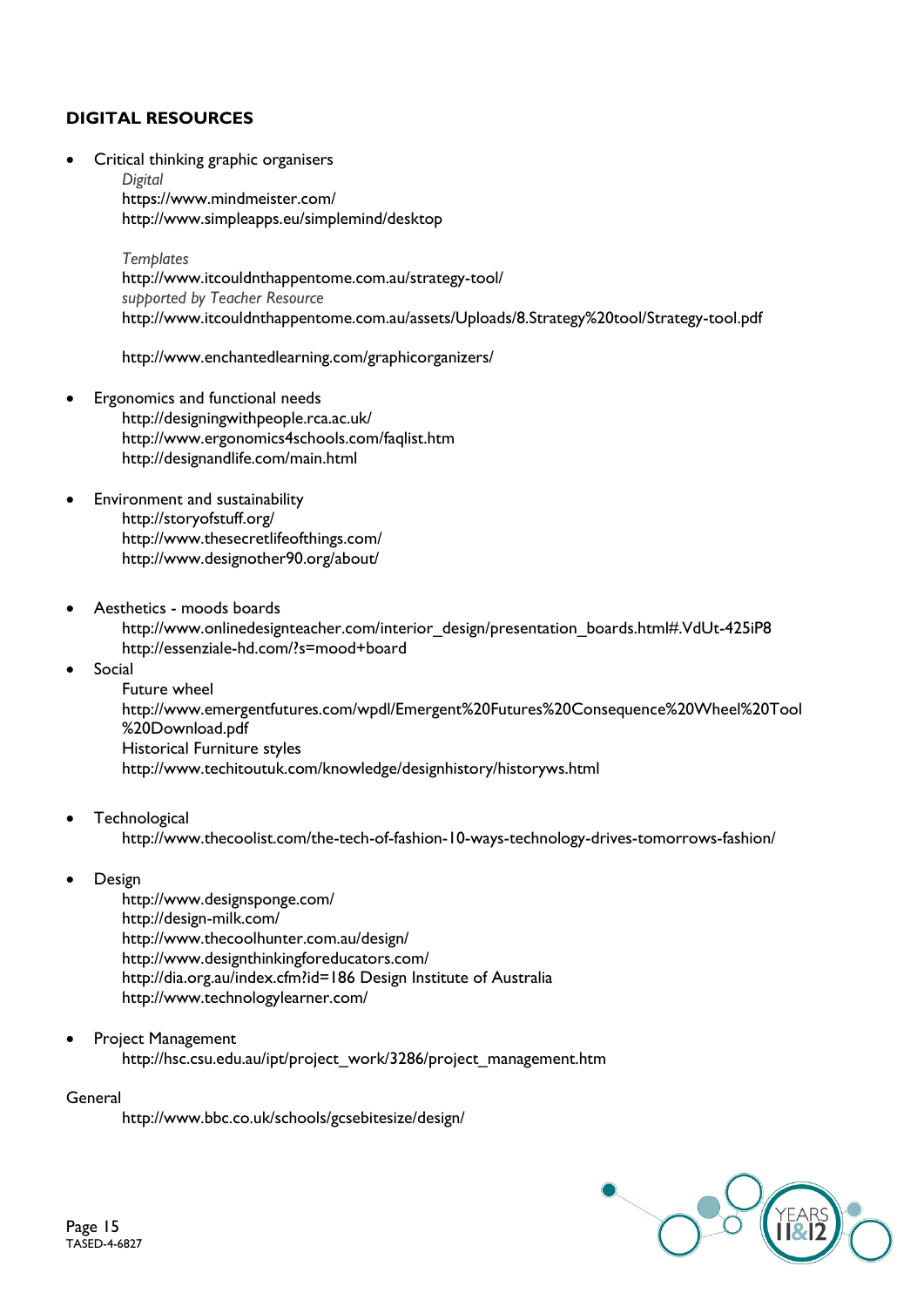# AUDIOVISUAL RESOURCES

There are a wide variety of programs on sites such as YouTube.

DVD Video Education Australasia (VEA), Australia

# Design

- Creative Thinking Skills (DVD) 2010,
- Design: A Team Approach (DVD) 2010, Video Education Australasia (VEA), Australia.
- Design Works (DVD) 2003, Avenue Education, Australia.
- Developing a Design Brief (DVD) 2009, Classroom Video, Australia.
- Elements & Principles of Design (DVD) 2004, Video Education Australasia (VEA), Australia.
- Evaluating a Product (DVD) 2008, Classroom Video, Australia.
- Inclusive Design: How Industry Designs for the User (DVD) 2010, Video Education Australasia (VEA), UK.
- Inspiration for Design (DVD) 2005, Video Education Australasia, Australia
- Redesigning a Product (DVD) 2010, Video Education Australasia (VEA), Australia.
- Intelligent Design and Technology (DVD) 2008, Classroom Video, UK.

# Design for the Environment and Sustainability

- Choosing Sustainable Materials: Product Design and Sustainability Series (DVD) 2009, Video Education Australasia (VEA), UK
- Design for Sustainability (DVD) 2008, Video Education Australasia (VEA), Australia.
- Designing with Recycled Materials: Product Design and Sustainability Series (DVD) 2009, Video Education Australasia (VEA), UK.
- Life Cycle Assessment (DVD) 2003, Video Education Australasia (VEA), Australia.
- Product Design and Sustainability Series (DVD) 2009, Classroom Video, UK.
- Sustainable Packaging (DVD) 2010, Video Education Australasia (VEA), UK.

### **Ergonomics**

- Ergonomics and Design Matching Products and Tasks with People (DVD) 2002, Classroom Video, Australia.
- Ergonomics in the Real World (DVD) 2009, Classroom Video, Australia.
- Innovation and Emerging Technologies (DVD) 2009, Classroom Video, Australia.

### Product Design

- Designing, Manufacturing, Evaluating a Product (DVD) 2007, Classroom Video, Australia.
- Promoting Your Designs (DVD) 2010, Video Education Australasia (VEA), Australia
- Furniture Design and Wood
- Designing a Chair; Sitting Pretty (DVD) 2002, Australasia.
- Engineered Wood Products: Chipboard, MDF, ply, fibreboard, manufacture and uses (VHS & DVD) 2000, Classroom Video, Australia.
- Furniture Design Part 2, Designers from Australia, Canada, UK (DVD) 1999, Classroom Video, Australia.
- Timber: Production and Processing Series (VHS), 2004, Video Education Australasia, Australia.
- Wood Properties and Uses: Simple Tests in The Workshop To Find The Best Wood (DVD) 2001, Classroom Video, Australia.